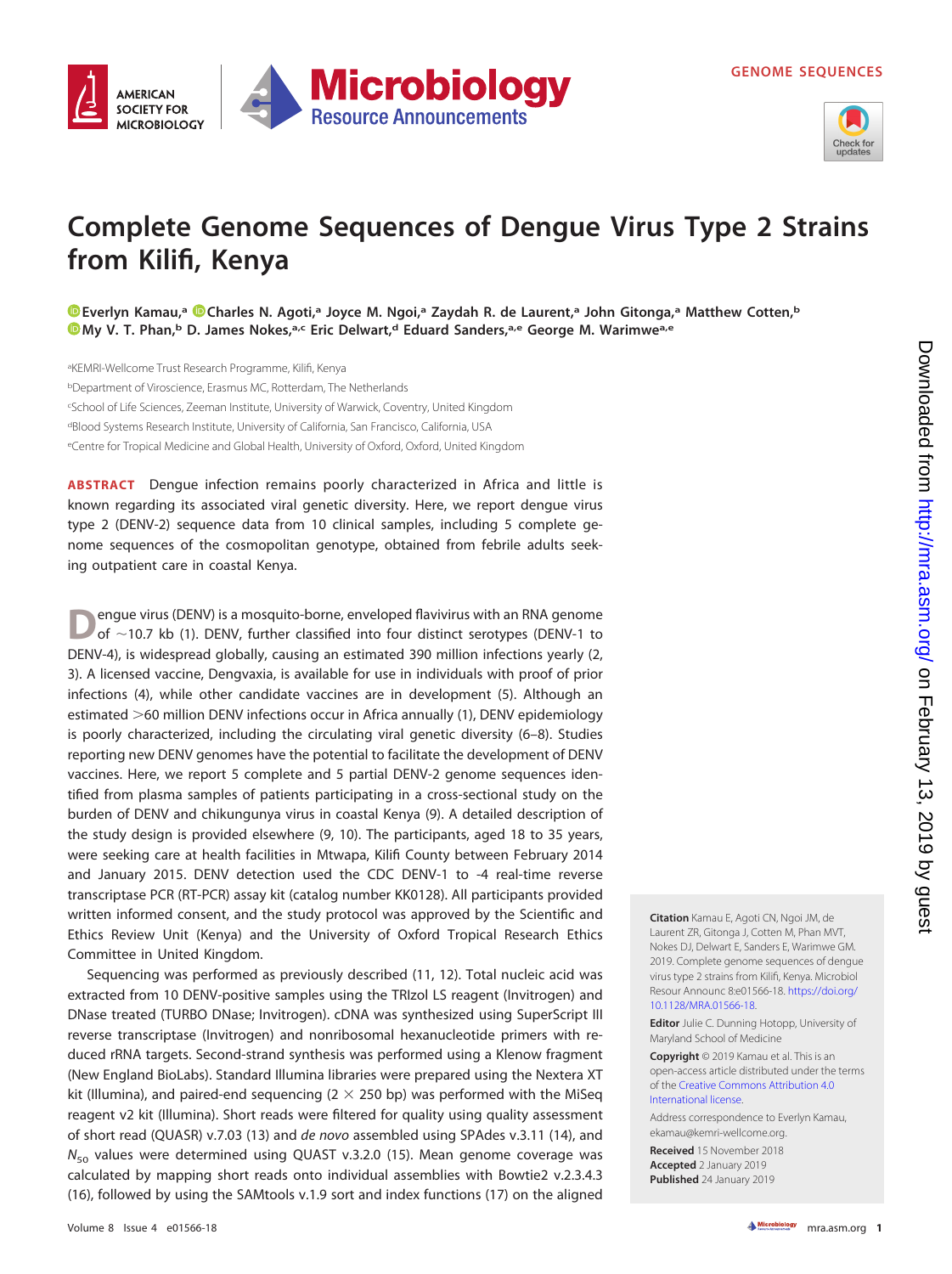<span id="page-1-4"></span>

|                    | Total no.             | No. of               |                | Genome      | $G + C$        | Mean        | GenBank       | <b>BioSample</b> |
|--------------------|-----------------------|----------------------|----------------|-------------|----------------|-------------|---------------|------------------|
| Strain             | of reads <sup>b</sup> | contigs <sup>c</sup> | $N_{50}$ value | length (bp) | content $(\%)$ | coverage(x) | accession no. | accession no.    |
| DENV2/KLF/001/2014 | 196,326               | 637                  | 1,161          | 10,093      | 45.9           | 1.023.3     | MH456892      | SAMN10606308     |
| DENV2/KLF/004/2014 | 22,182                | 59                   | 10,632         | 10,173      | 46.1           | 236.45      | MH456893      | SAMN10606311     |
| DENV2/KLF/006/2014 | 2,505,710             | 5,989                | 613            | 8,372       | 45.7           | 3,452.32    | MH456894      | SAMN10606313     |
| DENV2/KLF/005/2014 | 231,334               | 282                  | 1,315          | 10.173      | 46.0           | 2.981.43    | MH456895      | SAMN10606312     |
| DENV2/KLF/009/2014 | 4,963,410             | 22,485               | 791            | 4,272       | 45.5           | 3,324.8     | MH456896      | SAMN10606316     |
| DENV2/KLF/002/2014 | 4,399,878             | 15,101               | 620            | 10.173      | 46.0           | 6.172.7     | MH456897      | SAMN10606309     |
| DENV2/KLF/003/2014 | 195,090               | 208                  | 825            | 10.173      | 46.1           | 3,589.76    | MH456898      | SAMN10606310     |
| DENV2/KLF/008/2014 | 210,582               | 106                  | 2.464          | 7,859       | 46.2           | 2.290.83    | MH456899      | SAMN10606315     |
| DENV2/KLF/007/2014 | 75,768                | 359                  | 791            | 2,407       | 45.2           | 451.82      | MH456900      | SAMN10606314     |

a QUASR parameters, "-d – q –l 125 –m 30"; SPAdes parameters, "– careful"; QUAST parameters, "minimum contig length: 500, ambiguity: one, threshold for extensive mis-assembly size: 1000"; Bowtie2: parameters, "-q –S –local."

**b** Short read length ranged from 35 to 250 bases.

c Contig refers to contiguous length of genomic sequence in which the order of bases is known to a high confidence level.

bam files, and then using the bedtools v.2.27.0 genomecov function [\(18\)](#page-2-13) for generating the coverage statistics.

Sequencing and data assembly results and parameters are shown in [Table 1.](#page-1-4) Full-length DENV genomes  $(>10$  kb) were obtained from 5 samples while the remaining 5 samples had genomes between 2,407 and 8,372 nucleotides. Maximum likelihood phylogeny of envelope gene sequences, together with representative sequences of known DENV genotypes, classified the strains as the DENV-2 cosmopolitan genotype [\(19\)](#page-2-14). Sequence annotation of the full-length genomes using Geneious R8.1.5 identified the expected polyprotein (10,176 nucleotides [nt], 3,392 amino acids) that yields 3 structural proteins, 7 nonstructural proteins, and a flanking 214-nt 3' untranslated region (UTR) segment. No deletions, insertions, or premature stop codons were identified within the polyprotein-coding region. All five genomes showed a high level  $(>99.4%)$  of nucleotide similarity. Our results demonstrate an application for unbiased next-generation sequencing (NGS) without pathogen-specific enrichment. The new data provide a useful reference for the design of local diagnostics and for studies aimed at understanding DENV evolution and transmission in Kenya.

**Data availability.** The assembled sequences for full (five) and partial (four) genomes are available in the GenBank nucleotide database under accession numbers [MH456892](https://www.ncbi.nlm.nih.gov/nuccore/MH456892) to [MH456900.](https://www.ncbi.nlm.nih.gov/nuccore/MH456900) The raw data are available in the NCBI SRA archive under BioProject accession number [PRJNA510506.](https://www.ncbi.nlm.nih.gov/bioproject/PRJNA510506)

## **ACKNOWLEDGMENTS**

We acknowledge the staff at KEMRI-Wellcome Trust Research program who recruited patients and processed the samples.

This work was funded by a joint award from the Medical Research Council, Wellcome Trust, and Newton Fund as part of the EDCTP2 program supported by the European Union (grant number MC\_PC\_15092). Wellcome Trust grant number 102975 to D.J.N. also supported the work.

The manuscript was submitted for publication with permission from the director of the Kenya Medical Research Institute.

## <span id="page-1-0"></span>**REFERENCES**

- 1. Bhatt S, Gething PW, Brady OJ, Messina JP, Farlow AW, Moyes CL, Drake JM, Brownstein JS, Hoen AG, Sankoh O, Myers MF, George DB, Jaenisch T, Wint GR, Simmons CP, Scott TW, Farrar JJ, Hay SI. 2013. The global distribution and burden of dengue. Nature 496:504 –507. [https://doi.org/](https://doi.org/10.1038/nature12060) [10.1038/nature12060.](https://doi.org/10.1038/nature12060)
- <span id="page-1-1"></span>2. Kraemer MU, Sinka ME, Duda KA, Mylne AQ, Shearer FM, Barker CM, Moore CG, Carvalho RG, Coelho GE, Van Bortel W, Hendrickx G, Schaffner F, Elyazar IR, Teng HJ, Brady OJ, Messina JP, Pigott DM, Scott TW, Smith DL, Wint GR, Golding N, Hay SI. 2015. The global distribution of the

arbovirus vectors Aedes aegypti and Ae. albopictus. Elife 4:e08347. [https://doi.org/10.7554/eLife.08347.](https://doi.org/10.7554/eLife.08347)

- <span id="page-1-2"></span>3. Leta S, Beyene TJ, De Clercq EM, Amenu K, Kraemer MUG, Revie CW. 2018. Global risk mapping for major diseases transmitted by Aedes aegypti and Aedes albopictus. Int J Infect Dis 67:25-35. [https://doi.org/](https://doi.org/10.1016/j.ijid.2017.11.026) [10.1016/j.ijid.2017.11.026.](https://doi.org/10.1016/j.ijid.2017.11.026)
- <span id="page-1-3"></span>4. World Health Organization. 2018. Meeting of the Strategic Advisory Group of Experts on immunization, April 2018— conclusions and recommendations. World Health Organization, Geneva, Switzerland.